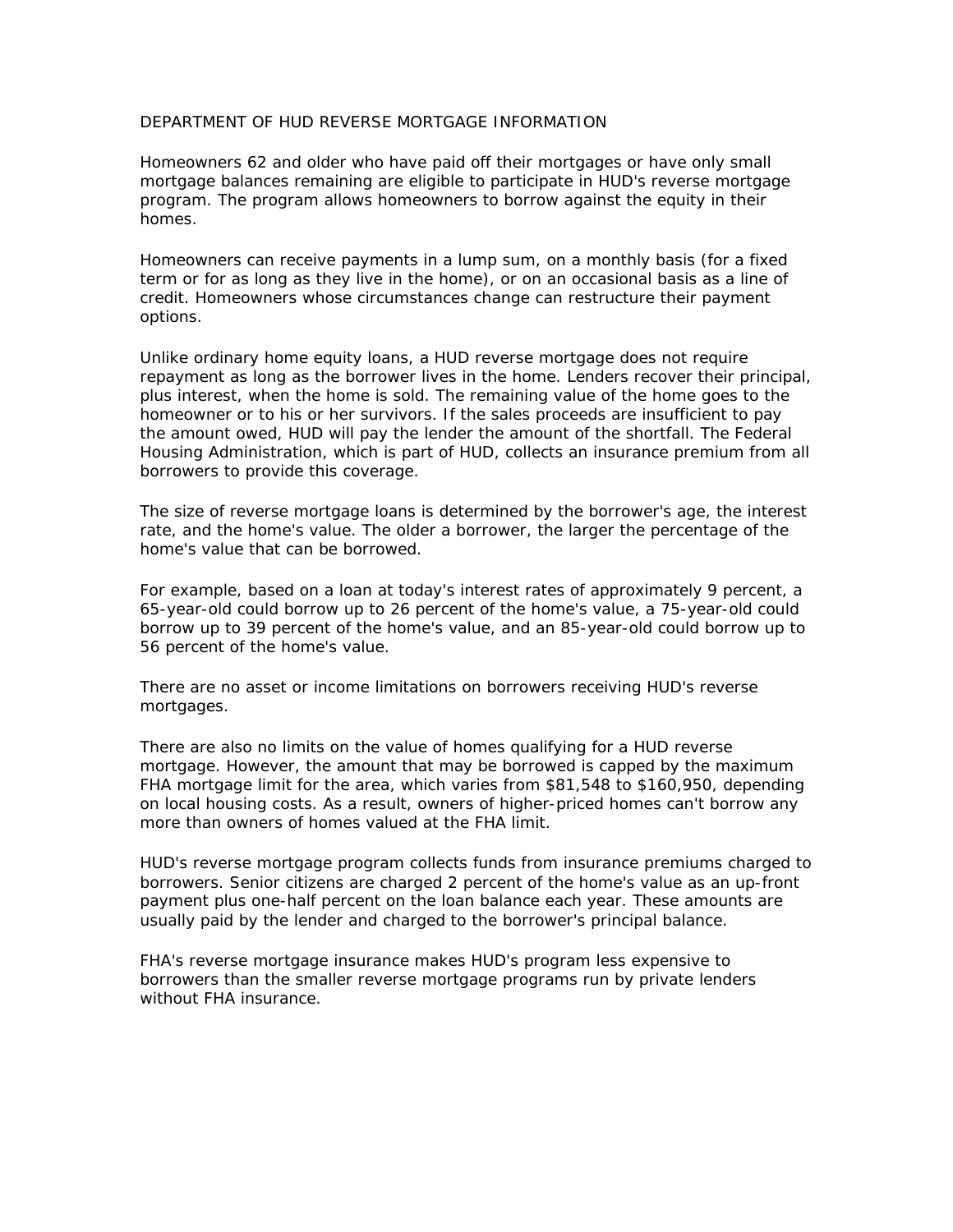## **About the HECM Program:**

The HECM FHA insured reverse mortgage can be used by senior homeowners age 62 and older to convert the equity in their home into monthly streams of income and/or a line of credit to be repaid when they no longer occupy the home. The loan, commonly known as HECM, is funded by a lending institution such as a mortgage lender, bank, credit union or savings and loan association.

## **Borrower Requirements:**

- ▶ Age 62 years of age or older
- ▶ Own your property
- ▶ Occupy your property as primary residence
- **Participation in a consumer information session given by an approved HECM counselor**

## **Mortgage Amount Based On:**

- ▶ Age of the youngest borrower
- ▶ Current interest rate
- Lesser of appraised value or the FHA insurance limit

#### **Financial Requirements:**

- No income or credit qualifications are required of the borrower
- $\blacktriangleright$  No repayment as long as the property is the primary residence
- Closing costs may be financed in the mortgage

## **Property Requirements:**

- ▶ 1 family home or 1-4 unit home with one unit occupied by the borrower
- Condominiums or Planned Unit Developments (PUD) must be HUD-FHA approved
- ▶ Cooperatives that meet HUD quidelines
- Mobile Homes that meet HUD quidelines
- Meets minimum property standards (borrower may fund repairs in the mortgage)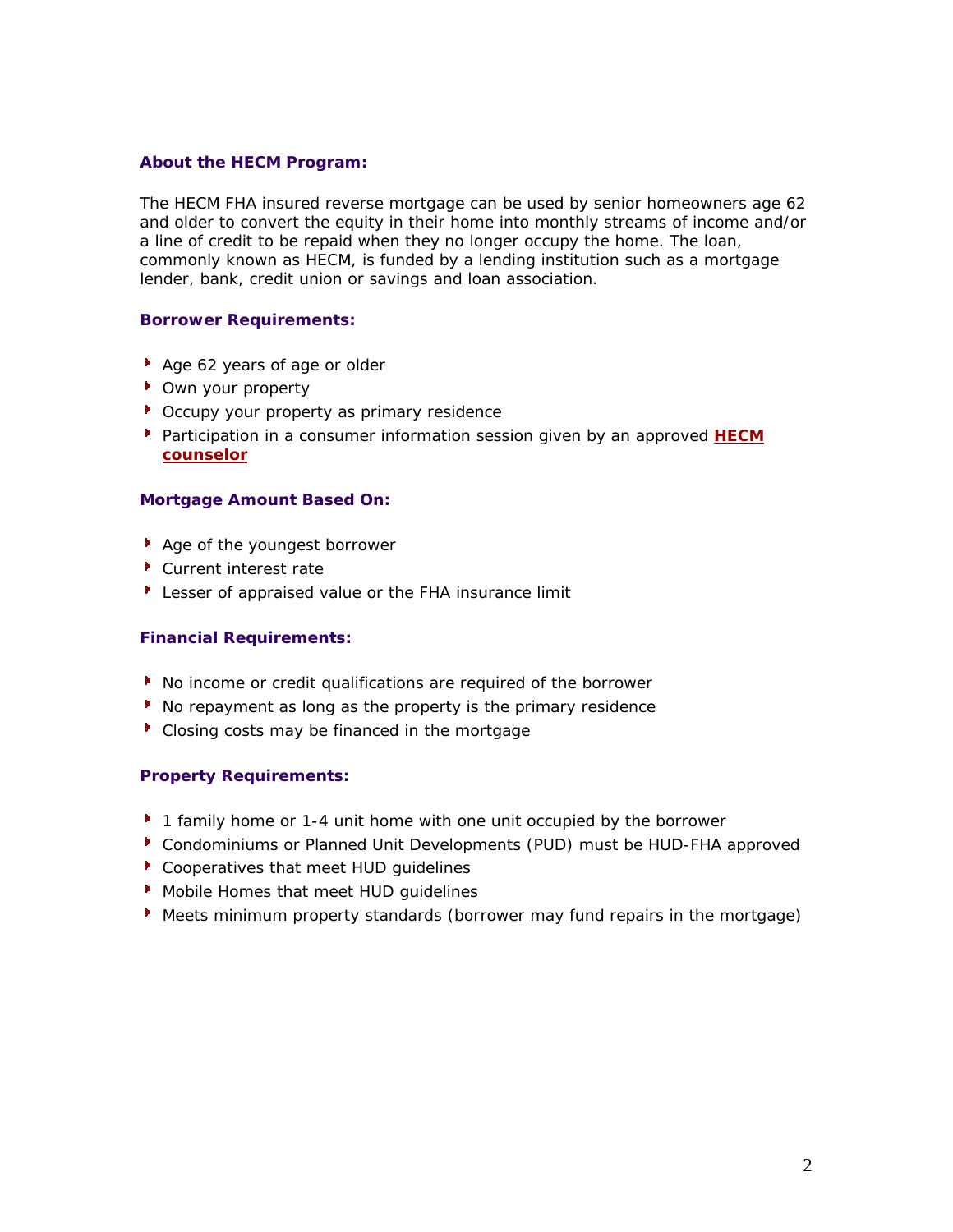## **How the Home Equity Conversion Mortgage Program Works:**

Homeowners 62 and older who have paid off their mortgages or have only small mortgage balances remaining, and are currently living in the home are eligible to participate in HUD's reverse mortgage program. The program allows homeowners to borrow against the equity in their homes. Homeowners can select from five payment plans:

- Tenure equal monthly payments as long as at least one borrower lives and continues to occupy the property as a principal residence.
- Term equal monthly payments for a fixed period of months selected.
- Line of Credit unscheduled payments or in installments, at times and in amount of borrower's choosing until the line of credit is exhausted.
- Modified Tenure combination of line of credit with monthly payments for as long as the borrower remains in the home.
- Modified Term combination of line of credit with monthly payments for a fixed period of months selected by the borrower.

Homeowners whose circumstances change can restructure their payment options for a nominal fee of \$20.

Unlike ordinary home equity loans, a HUD reverse mortgage does not require repayment as long as the home is the borrower's principal residence. Lenders recover their principal, plus interest, when the home is sold. The remaining value of the home goes to the homeowner or to his or her survivors. You can never owe more than your home's value.

If the sales proceeds are insufficient to pay the amount owed, HUD will pay the lender the amount of the shortfall. HUD's Federal Housing Administration (FHA) collects an insurance premium from all borrowers to provide this coverage. The amount a homeowner can borrow depends on their age, the current interest rate, other loan fees and the appraised value of their home or FHA 's mortgage limits for their area, whichever is less. Generally, the more valuable your home is, the older you are, the lower the interest, the more you can borrow.

For example, based on a loan with an interest rates of approximately 9 percent, and a home qualifying for \$100,000, a 65-year-old could borrow up to 22 percent of the home's value; a 75-year-old could borrow up to 41 percent of the home's value; and, an 85-year-old could borrow up to 58 percent of the home's value. The percentages do not include closing costs because these charges can vary. There are no asset or income limitations on borrowers receiving HUD's reverse mortgages.

There are also no limits on the value of homes qualifying for a HUD reverse mortgage. The value of the home will be determined by an independent appraisal. However, the amount that may be borrowed is capped by the maximum FHA mortgage limit for the area, which varies from \$132,000 to \$239,250. For Alaska, Guam, Hawaii and the Virgin Islands, the FHA mortgage limits may be adjusted up to 150 percent of the ceiling depending on the area. The FHA limits usually increase each year. As a result, owners of higher-priced homes can't borrow any more than owners of homes valued at the FHA limit.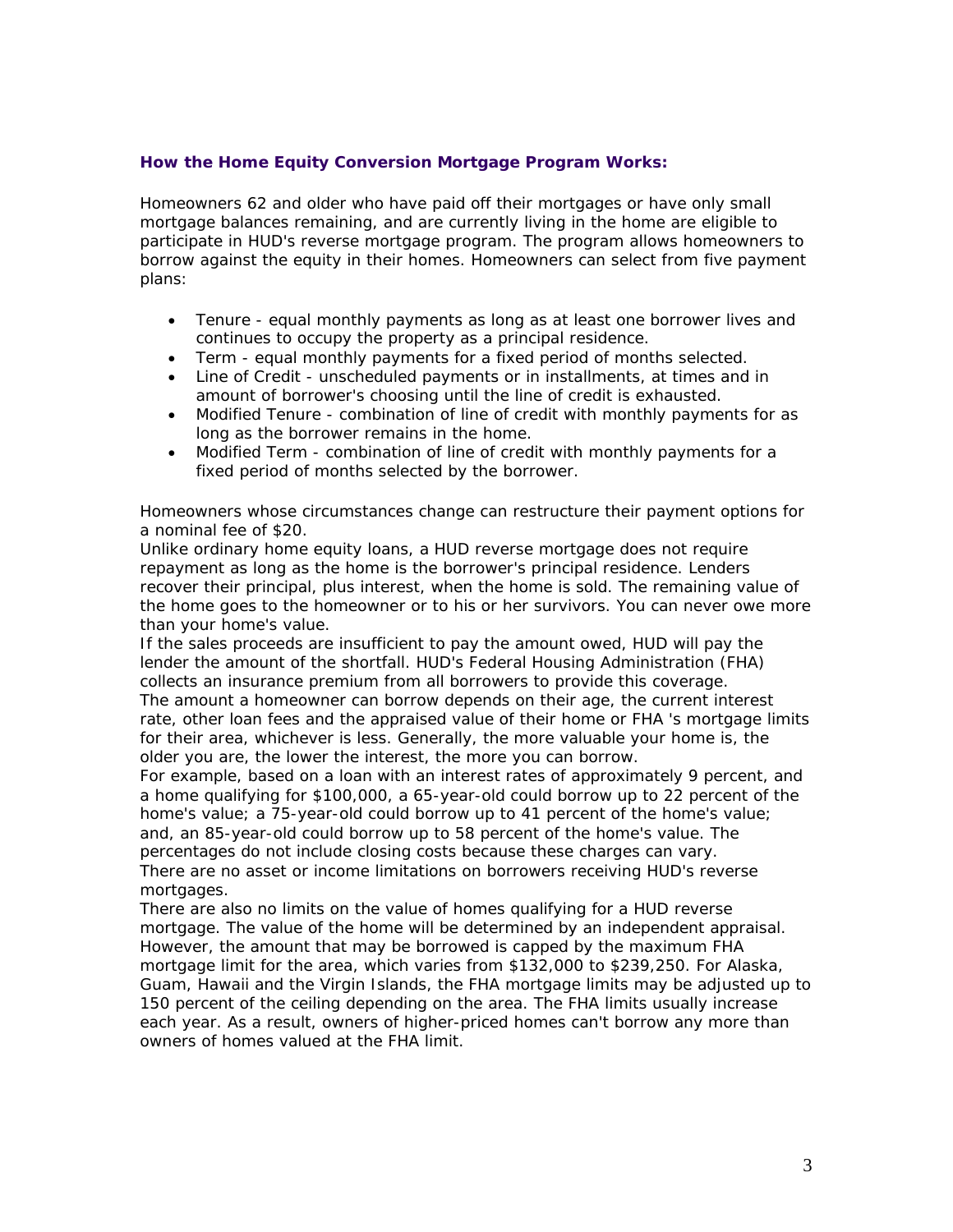HUD's reverse mortgage program collects funds from insurance premiums charged to borrowers. Senior citizens are charged 2 percent of the home's value as an up-front payment plus a .5% annual premium, which is paid out on a monthly basis for the life of the loan. These amounts are usually paid by the lender and charged to the borrower's principal balance.

A homeowner must receive consumer education and counseling by a HUD-FHA approved **HECM counselor**. You can also use this handy **Reverse Mortgage Calculator** to help you see if you qualify.

# Top Ten Things to Know if You're Interested in a Reverse Mortgage

Reverse Mortgages are becoming popular in America. The U.S. Department of Housing and Urban Development (HUD) created one of the first. HUD's Reverse Mortgage is a federally-insured private loan, and it's a safe plan that can give older Americans greater financial security. Many seniors use it to supplement social security, meet unexpected medical expenses, make home improvements, and more. You can receive free information about reverse mortgages by calling AARP at: 1-800- 209-8085, toll-free. Since your home is probably your largest single investment, it's smart to know more about reverse mortgages, and decide if one is right for you!

# **1. What is a reverse mortgage?**

A reverse mortgage is a special type of home loan that lets a homeowner convert a portion of the equity in his or her home into cash. The equity built up over years of home mortgage payments can be paid to you. But unlike a traditional home equity loan or second mortgage, no repayment is required until the borrower(s) no longer use the home as their principal residence. HUD's reverse mortgage provides these benefits, and it is federally-insured as well.

# **2. Can I qualify for a HUD reverse mortgage?**

To be eligible for a HUD reverse mortgage, HUD's Federal Housing Administration (FHA) requires that the borrower is a homeowner, 62 years of age or older; own your home outright, or have a low mortgage balance that can be paid off at the closing with proceeds from the reverse loan; and must live in the home. You are further required to receive consumer information from HUD-approved counseling sources prior to obtaining the loan. You can contact the Housing Counseling Clearinghouse on 1-800-569-4287 to obtain the name and telephone number of a HUD-approved counseling agency and a list of FHA approved lenders within your area.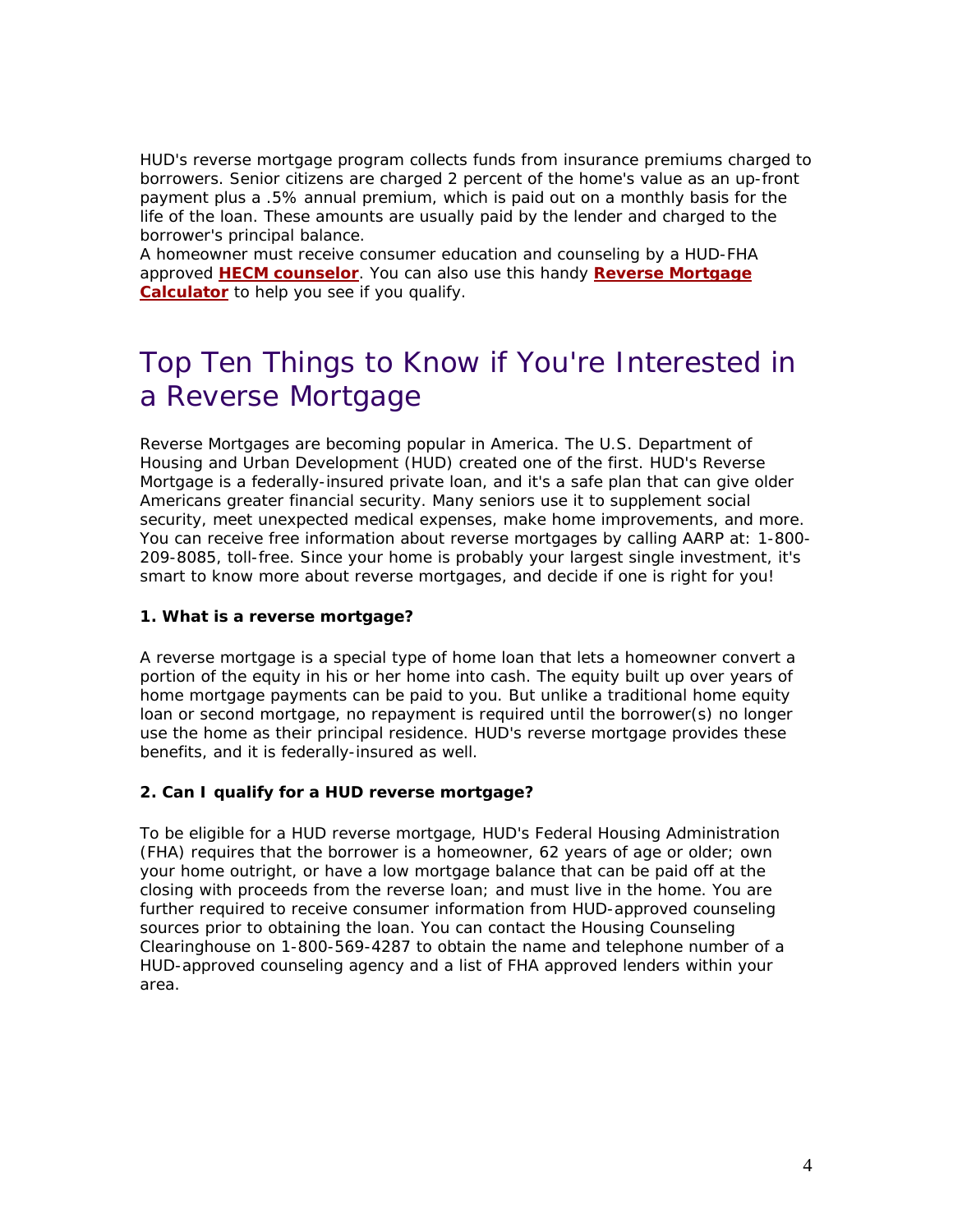# **3. Can I apply if I didn't buy my present house with FHA mortgage insurance?**

Yes. While your property must meet HUD minimum property standards, it doesn't matter if you didn't buy it with an FHA-insured mortgage. Your new HUD reverse mortgage will be a new FHA-insured mortgage loan.

## **4. What types of homes are eligible?**

Your home must be a single family dwelling or a two-to-four unit property that you own and occupy. Townhouses, detached homes, units in condominiums and some manufactured homes are eligible. Condominiums must be FHA-approved. It is possible for condominiums to qualify under the Spot Loan program. The home must be in reasonable condition, and must meet HUD minimum property standards. In some cases, home repairs can be made after the closing of a reverse mortgage.

# **5. What's the difference between a reverse mortgage and a bank home equity loan?**

With a traditional second mortgage, or a home equity line of credit, you must have sufficient income versus debt ratio to qualify for the loan, and you are required to make monthly mortgage payments. The reverse mortgage is different in that it pays you, and is available regardless of your current income. The amount you can borrow depends on your age, the current interest rate, other loan fees, and the appraised value of your home or FHA's mortgage limits for your area, whichever is less. Generally, the more valuable your home is, the older you are, the lower the interest, the more you can borrow. You don't make payments, because the loan is not due as long as the house is your principal residence. Like all homeowners, you still are required to pay your real estate taxes and other conventional payments like utilities, but with an FHA-insured HUD Reverse Mortgage, you cannot be foreclosed or forced to vacate your house because you "missed your mortgage payment."

## **6. Can the lender take my home away if I outlive the loan?**

No! Nor is the loan due. You do not need to repay the loan as long as you or one of the borrowers continues to live in the house and keeps the taxes and insurance current. You can never owe more than your home's value.

## **7. Will I still have an estate that I can leave to my heirs?**

When you sell your home or no longer use it for your primary residence, you or your estate will repay the cash you received from the reverse mortgage, plus interest and other fees, to the lender. The remaining equity in your home, if any, belongs to you or to your heirs. None of your other assets will be affected by HUD's reverse mortgage loan. This debt will never be passed along to the estate or heirs.